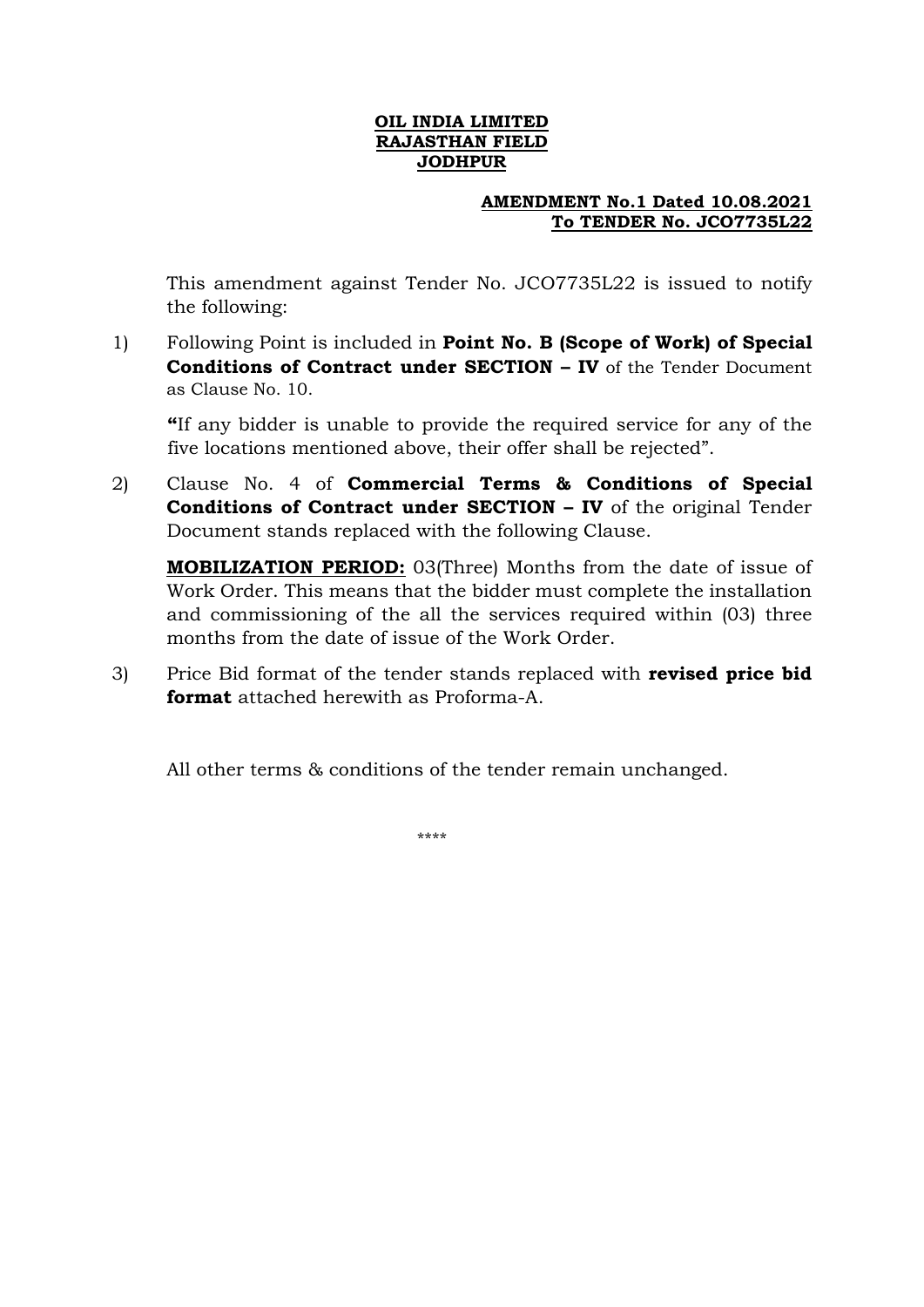**PROFORMA – A**

## **PRICE BID FORMAT**

Bidders must quote their rates strictly as per following format, which will be used for commercial evaluation of bids.

| <b>S1.</b><br>No.       | Description                                                           | Unit | Qty.         | <b>Unit Rate</b><br>(INR) to be<br>quoted<br><b>Excluding</b><br><b>GST</b> | <b>Total Amount</b><br>(INR)<br><b>Excluding GST</b> |
|-------------------------|-----------------------------------------------------------------------|------|--------------|-----------------------------------------------------------------------------|------------------------------------------------------|
|                         |                                                                       |      | A            | B                                                                           | $C = A * B$                                          |
| $\mathbf{1}$            | Annual Recurring Charge-ILL-100<br>Mbps for Oil House, Jodhpur        | Year | 4            |                                                                             |                                                      |
| $\boldsymbol{2}$        | Annual Recurring Charge-ILL-50<br>Mbps for TVC, Jaisalmer             | Year | 4            |                                                                             |                                                      |
| 3                       | Annual Recurring Charge-ILL-30<br>Mbps for Hamira, Jaisalmer          | Year | 4            |                                                                             |                                                      |
| $\overline{\mathbf{4}}$ | Annual Recurring Charge-ILL-30<br>Mbps for BGW-6, Jaisalmer           | Year | 4            |                                                                             |                                                      |
| 5                       | Annual Recurring Charge-ILL-30<br>Mbps for BGW-8, Jaisalmer           | Year | 4            |                                                                             |                                                      |
| 6                       | Installation One Time Charge-ILL-<br>100 Mbps for Oil House, Jodhpur  | AU   | 1            |                                                                             |                                                      |
| $\mathbf 7$             | Installation One Time Charge-ILL-<br>50 Mbps for TVC, JaisalmerARC-IL | AU   | $\mathbf{1}$ |                                                                             |                                                      |
| 8                       | Installation One Time Charge-ILL-<br>30 Mbps for Hamira, Jaisalmer    | AU   | $\mathbf{1}$ |                                                                             |                                                      |
| 9                       | Installation One Time Charge-ILL-<br>30 Mbps for BGW-6, Jaisalmer     | AU   | $\mathbf{1}$ |                                                                             |                                                      |
| 10                      | Installtion One Time Charge-ILL-30<br>Mbps for BGW-8, Jaisalmer       | AU   | 1            |                                                                             |                                                      |
|                         |                                                                       |      |              |                                                                             |                                                      |
|                         |                                                                       |      |              |                                                                             |                                                      |
|                         |                                                                       |      |              |                                                                             |                                                      |